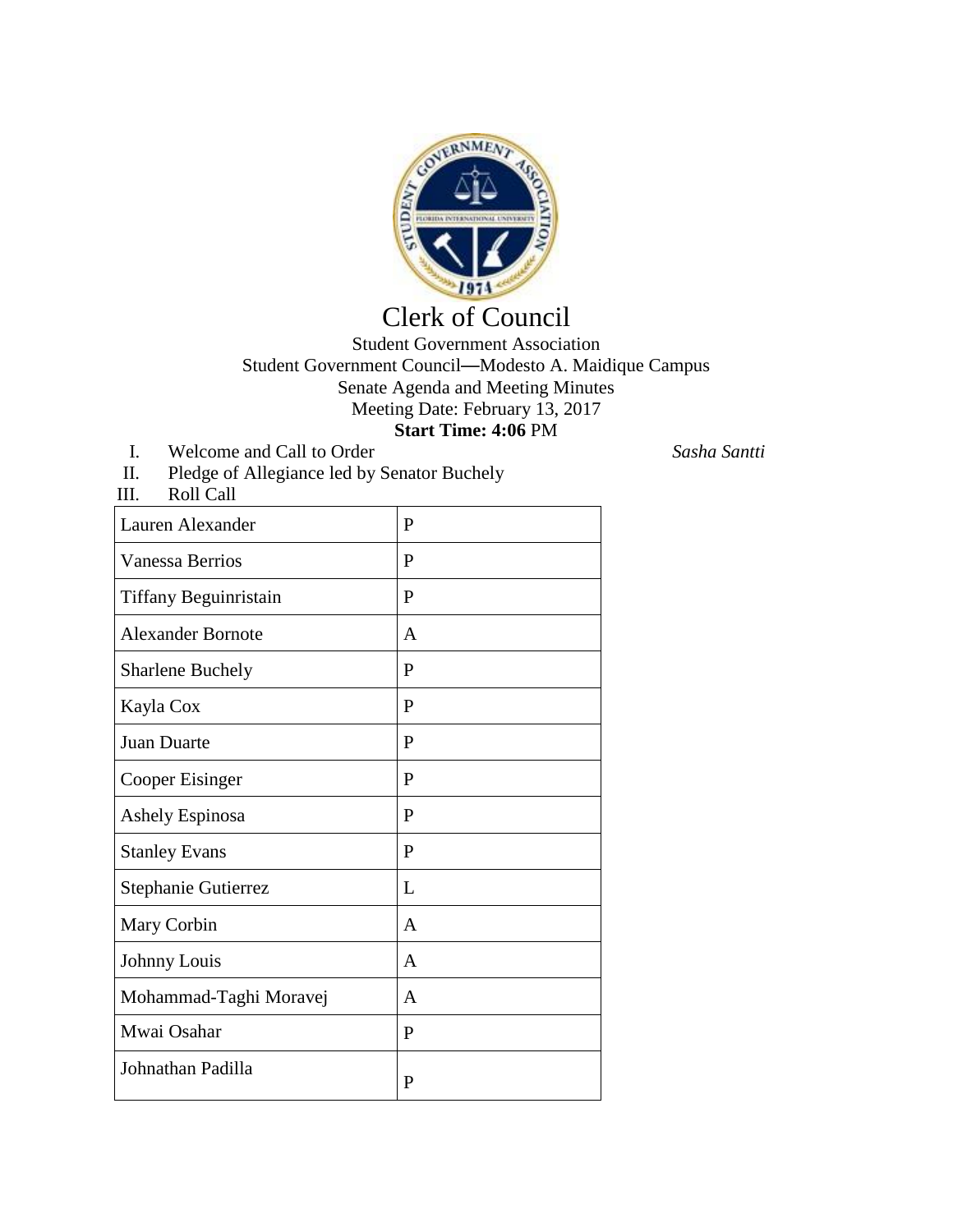| Jesus Pernia      | L            |
|-------------------|--------------|
| Monica Reyes      | $\mathbf{P}$ |
| Gilbert Rodriguez | P            |
| Simran Sakraney   | $\mathbf{P}$ |
| Rocio Taveras     | P            |
| Martin Villamizar | L            |
| Anjali Tripathi   | A            |
| Sasha Santti      | P            |
| Peter Hernandez   | L            |

Old Business:

- Approval of last weeks minutes
	- o Senator Eisinger moves to approve last weeks minutes, and senator Sakraney seconds, and motion passes.

New Business:

- Senator Vacancies Presentations
	- o Arts and Sciences
		- Joshua Mandall
		- John Ukenye
		- Senator Osahar moves to table voting until further notice, and Senator Berrios seconds, and motion passes unanimously
		- **Mariana Restrepo**
		- Senator Taveras moves to vote by roll call, senator Jones seconds

| Lauren Alexander         | M          |
|--------------------------|------------|
| Vanessa Berrios          | John       |
| Tiffany Beguinristain    | Abstain    |
| <b>Alexander Bornote</b> | M          |
| <b>Sharlene Buchely</b>  | Left early |
| Kayla Cox                | Joshua     |
| <b>Juan Duarte</b>       | Left early |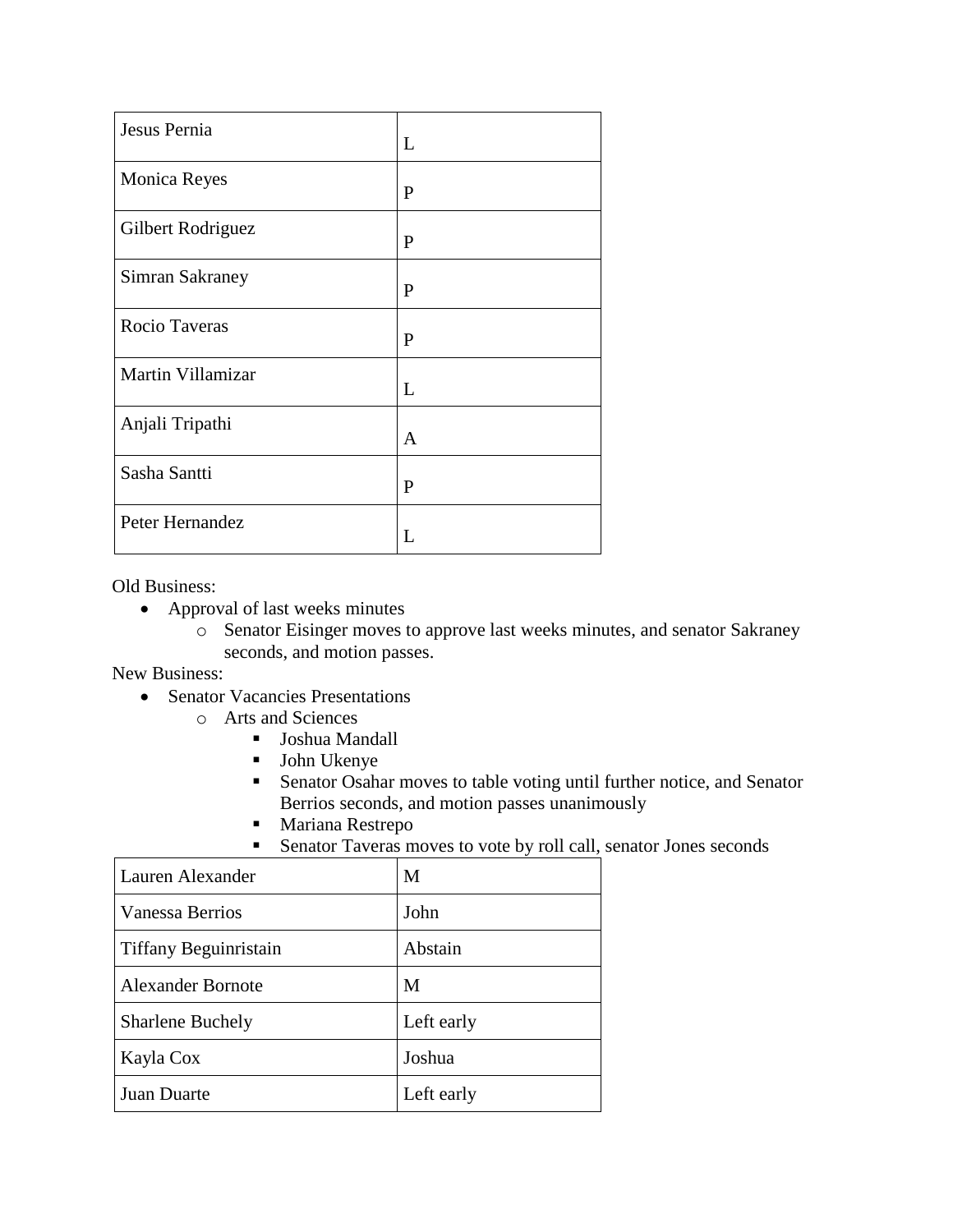| <b>Cooper Eisinger</b> | M          |
|------------------------|------------|
| Ashely Espinosa        | M          |
| <b>Stanley Evans</b>   | John       |
| Stephanie Gutierrez    | John       |
| Mary Corbin            | Absent     |
| Johnny Louis           | Absent     |
| Mohammad-Taghi Moravej | Absent     |
| Mwai Osahar            | M          |
| Johnathan Padilla      | Left early |
| Jesus Pernia           | Joshua     |
| Monica Reyes           | Left early |
| Gilbert Rodriguez      | Abstain    |
| <b>Simran Sakraney</b> | John       |
| Rocio Taveras          | John       |
| Martin Villamizar      | John       |
| Anjali Tripathi        | Absent     |
| Sasha Santti           |            |
| Peter Hernandez        |            |
| Eric Jones             | Abstain    |
| Kevin Orcel            | Joshua     |
| Victoria Lockwood      | John       |
| Antonia Passalacqua    | Mariana    |

**Mariana-6**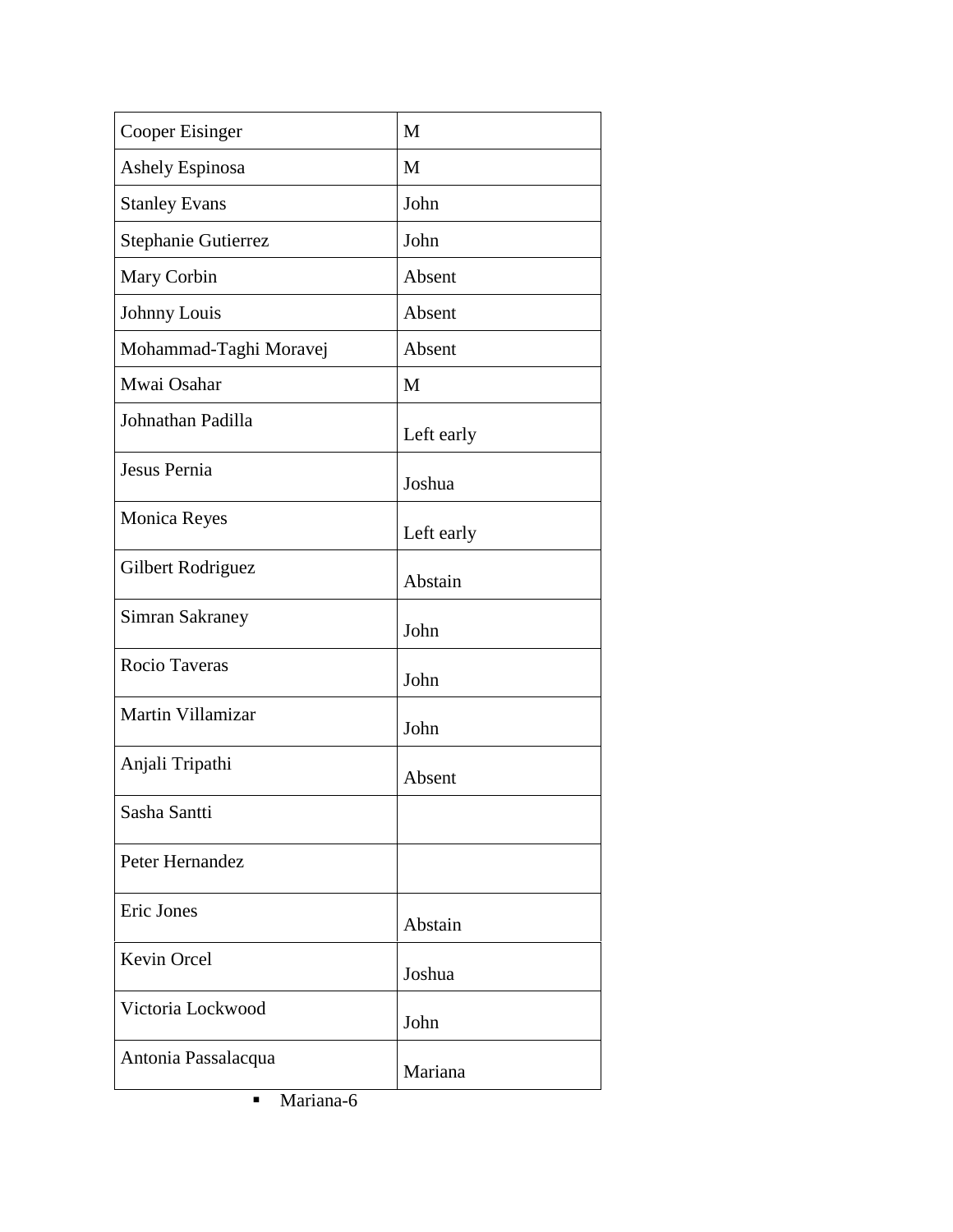- $\blacksquare$  Joshua-3
- John-10
- Our new Arts and Science majors will be John and Mariana
- o Engineering
	- **Eric Jones** 
		- Senator Taveras moves to vote by acclamation, Senator Buchely seconds, and motion passes unanimously
	- Eric Jones will be our new Engineering Senator
- o Graduate
	- **Tanela Garcia** 
		- Senator Osahar moves to extend questions for 2 minutes, and Senator Eisinger seconds, and motion passes unanimously
	- Ive (Kevin) Orcel
		- Senator Osahar moves to extend questions for 2 minutes, and senator Rodriguez seconds, and motion passes unanimously
	- Senator Duarte moves to discuss for 8 minutes, and Senator Eisinger seconds, and motion passes unanimously
	- Senator Duarte moves to vote by roll call, Senator Eisinger seconds, and motion passes unanimously

| Lauren Alexander         | Kevin  |
|--------------------------|--------|
| Vanessa Berrios          | K      |
| Tiffany Beguinristain    | K      |
| <b>Alexander Bornote</b> | Late   |
| <b>Sharlene Buchely</b>  | K      |
| Kayla Cox                | K      |
| <b>Juan Duarte</b>       | K      |
| Cooper Eisinger          | K      |
| Ashely Espinosa          | K      |
| <b>Stanley Evans</b>     | K      |
| Stephanie Gutierrez      | K      |
| Mary Corbin              | Absent |
| Johnny Louis             | Absent |
| Mohammad-Taghi Moravej   | Absent |
| Mwai Osahar              | K      |
| Johnathan Padilla        | K      |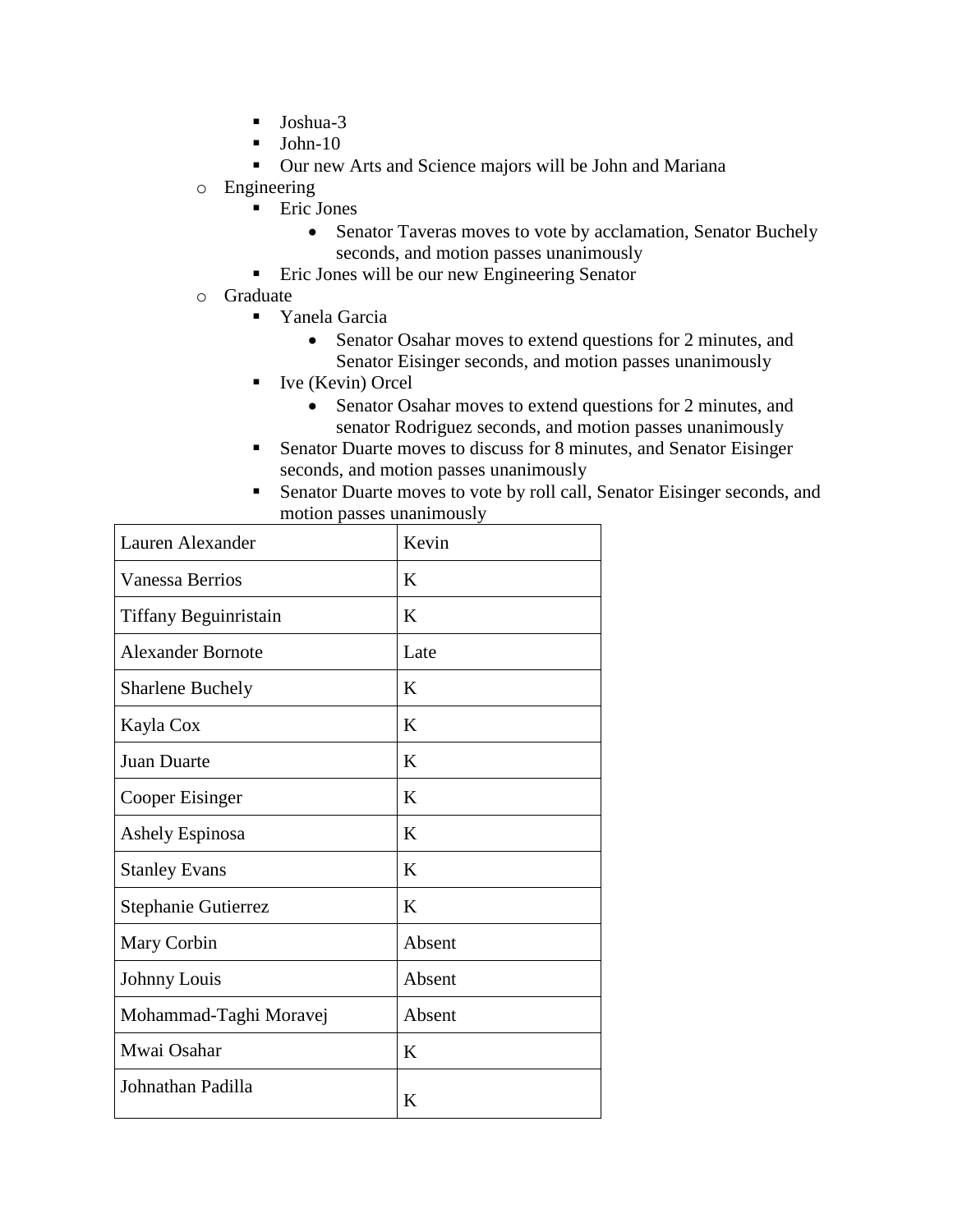| Jesus Pernia        | K      |
|---------------------|--------|
| <b>Monica Reyes</b> | Absent |
| Gilbert Rodriguez   | K      |
| Simran Sakraney     | K      |
| Rocio Taveras       | K      |
| Martin Villamizar   | Late   |
| Anjali Tripathi     | Absent |
| Sasha Santti        |        |
| Peter Hernandez     |        |

- $\blacksquare$  16- Kevin
- 0-Yanela
- o Education
	- Antonia Passalacqua
		- Senator Eisinger moves to vote by acclamation, Senator Espinosa seconds, and motion passes unanimously
	- Antonia Passalacqua will be our new Education senator
- o Public Health and Social Work
	- Victoria Lockwood
		- Senator Rodriguez moves to vote by acclamation, Senator Gutierrez seconds, and passes unanimously.
		- Victoria Lockwood will be our new Public Health and Social Work Senator
- A & S Online Budget Fee Approval
	- o Alian Collazo (President), presenting the A & S Online Budget
	- o Senator Rodriguez moves to vote by roll call, senator Espinosa seconds,

| Lauren Alexander             | Left early |
|------------------------------|------------|
| Vanessa Berrios              | Y          |
| <b>Tiffany Beguinristain</b> | Abstain    |
| <b>Alexander Bornote</b>     | Left early |
| <b>Sharlene Buchely</b>      | Left early |
| Kayla Cox                    | Y          |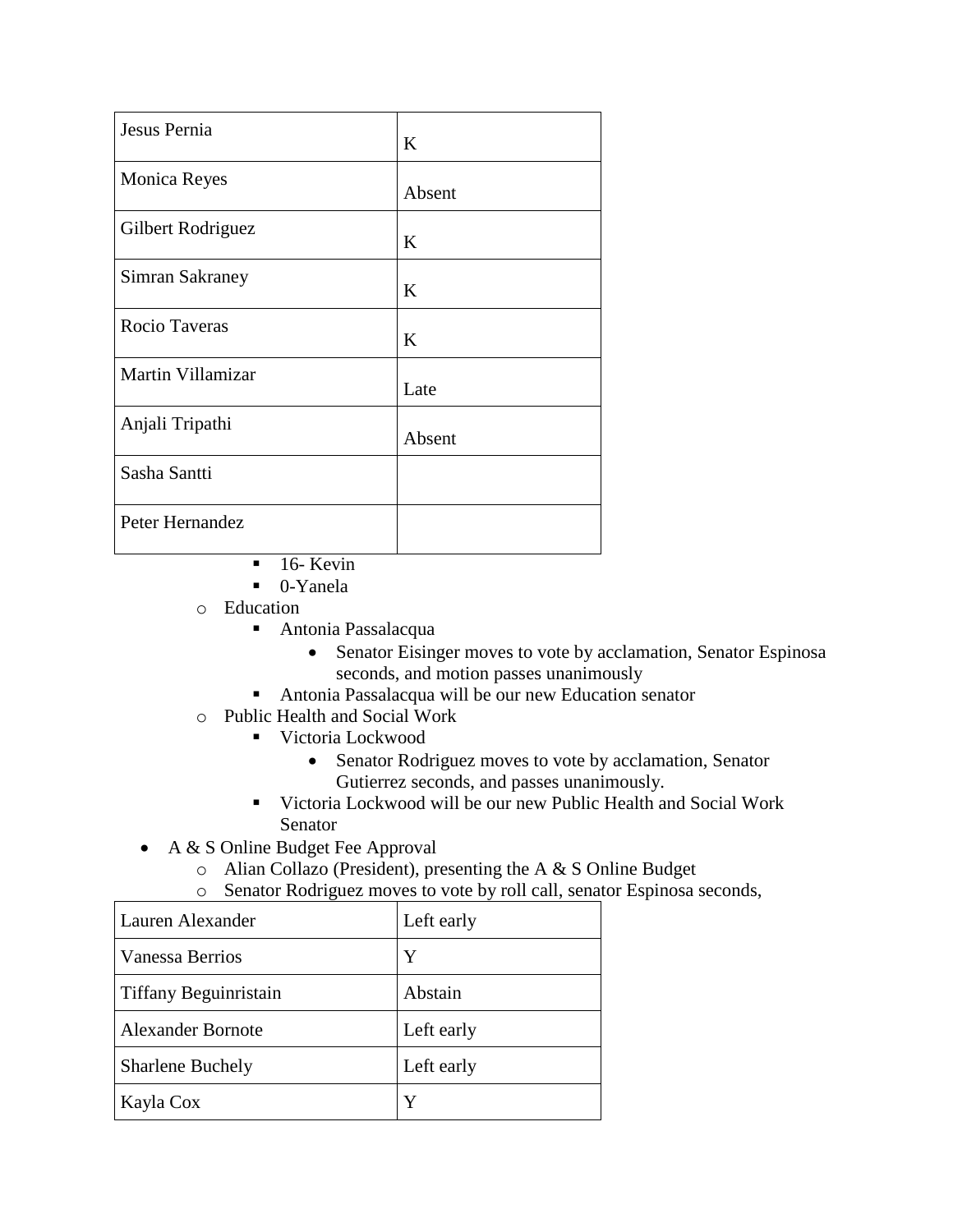| Juan Duarte            | Left early  |
|------------------------|-------------|
| Cooper Eisinger        | Y           |
| <b>Ashely Espinosa</b> | Y           |
| <b>Stanley Evans</b>   | Stepped out |
| Stephanie Gutierrez    | Y           |
| Mary Corbin            | Absent      |
| Johnny Louis           | Absent      |
| Mohammad-Taghi Moravej | Absent      |
| Mwai Osahar            | Y           |
| Johnathan Padilla      | Left early  |
| Jesus Pernia           |             |
| <b>Monica Reyes</b>    | Left early  |
| Gilbert Rodriguez      | Y           |
| <b>Simran Sakraney</b> | Y           |
| <b>Rocio Taveras</b>   | Y           |
| Martin Villamizar      |             |
| Anjali Tripathi        | Absent      |
| Sasha Santti           |             |
| Peter Hernandez        |             |

- $\circ$  Yay:10
- o Nay:0
- o Budget Passes
- Judicial Reform Act
	- o Senator Eisinger moves to table for next week, Senator Evans seconds, and motion passes unanimously